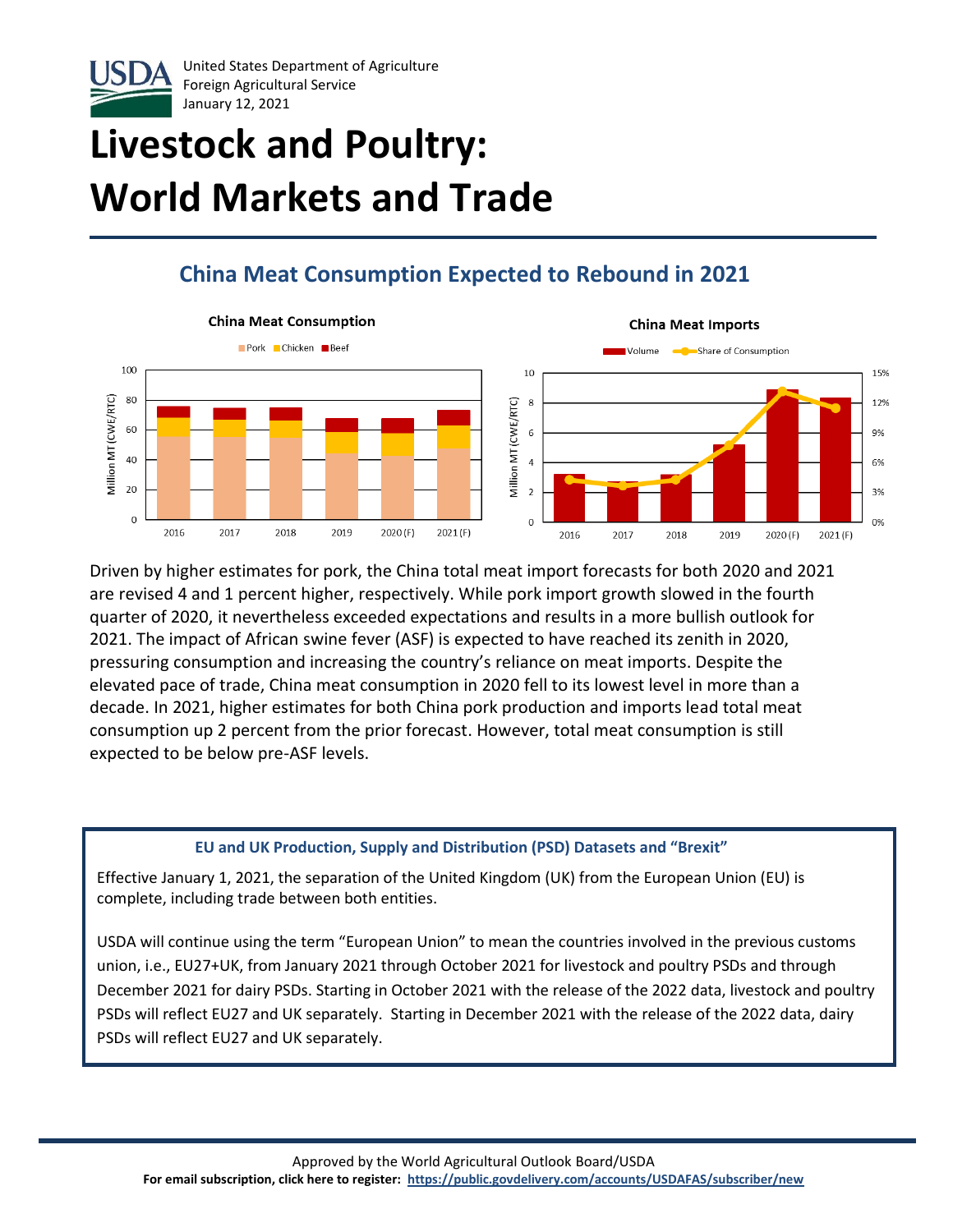- **Beef**
	- Global beef production for 2021 is fractionaly lower at 61.2 million tons primarily due to declines in China and the United States. China is revised down 3 percent to 6.7 million tons on lower than expected production in the past year.
	- Global beef exports for 2021 are unchanged at 10.8 million tons. Asia demand remains robust and the supply forecast for most major exporters is unchanged.

#### **Pork**

- Global pork production for 2021 is revised up nearly 2 percent to 103.8 million tons due to the Chinese hog sector's ongoing recovery from ASF. Elevated prices continue to incentivize producers to expand their herds, resulting in the production forecast for China being revised 5 percent higher. However, despite upward revisions, China production is still expected to remain below pre-ASF levels as rising costs and animal management challenges generate headwinds. Higher China production more than offsets sharply lower Philippines production, where ASF continues to spread in key regions.
- Global pork exports for 2021 are revised up nearly 3 percent to 11.1 million tons on China import demand that, while lower year-over-year, is expected to remain elevated by historical standards. Abundant exportable supplies around the world are expected to find a home in China as consumption in this key market continues to be well below pre-ASF levels. Meanwhile, a weak peso and sluggish domestic economy lead to lower import expectations for Mexico.

#### **Chicken Meat**

- Global chicken meat production for 2021 is revised 1 percent lower to 101.8 million tons driven by sharp declines in the EU and China. The EU is battling widespread Highly pathogenic avian influenza (HPAI) outbreaks across several Member States, weaker domestic demand, and higher grain prices. China chicken meat demand continues to grow but at a slower rate as the swine herd recovers and pork production rebounds.
- Global chicken meat exports for 2021 are down nearly 1 percent to 12.1 million tons as lower EU, Thailand, and Brazil exports are offset by gains in the United States. The outlook for China imports remains unchanged.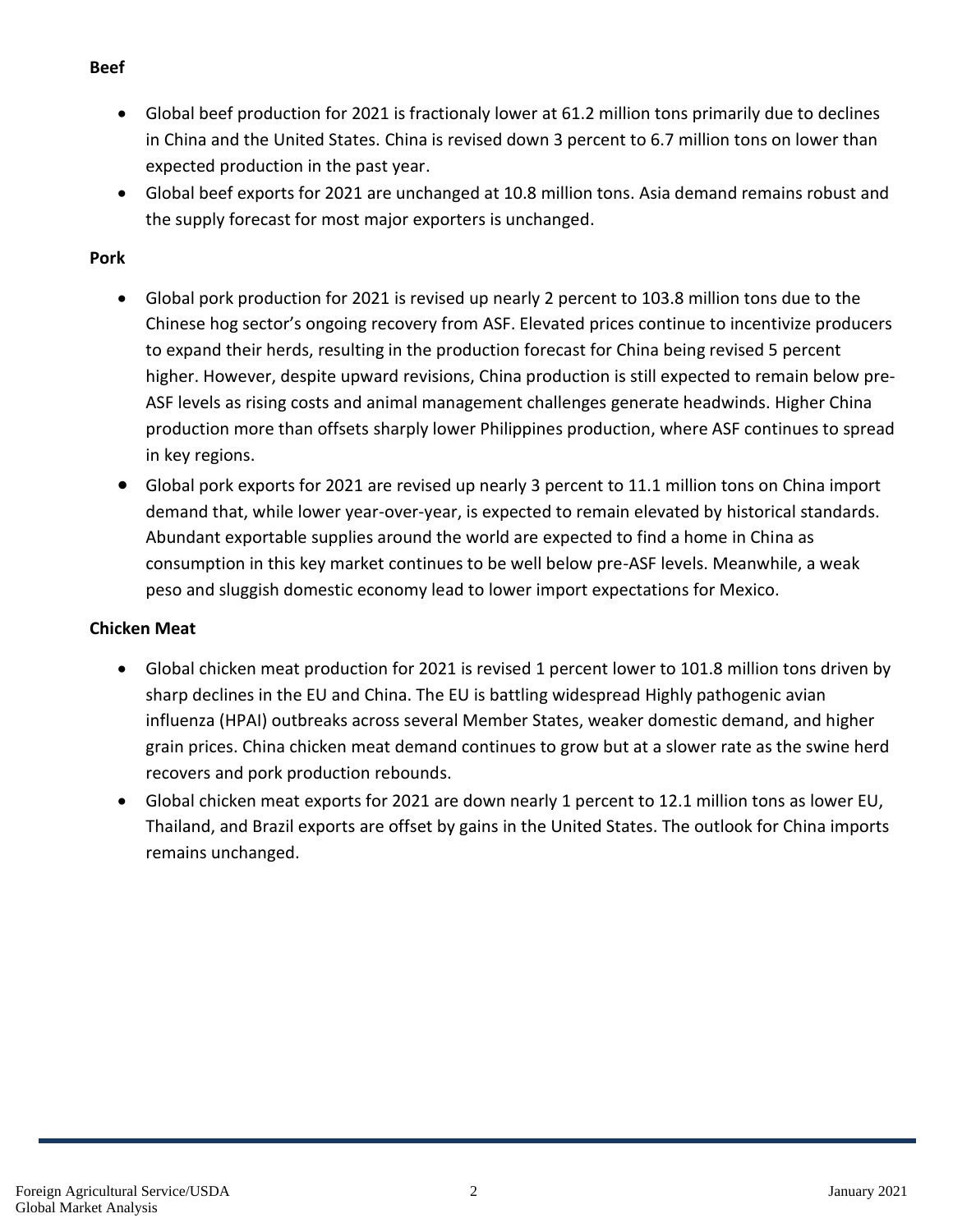## **Table of Contents**

| <b>Beef and Veal</b> |    |
|----------------------|----|
|                      | 4  |
|                      | 6  |
| <b>Pork</b>          |    |
|                      | 8  |
|                      | 10 |
| <b>Chicken Meat</b>  |    |
|                      | 12 |
|                      |    |
|                      | 14 |

Livestock and Poultry: World Markets and Trade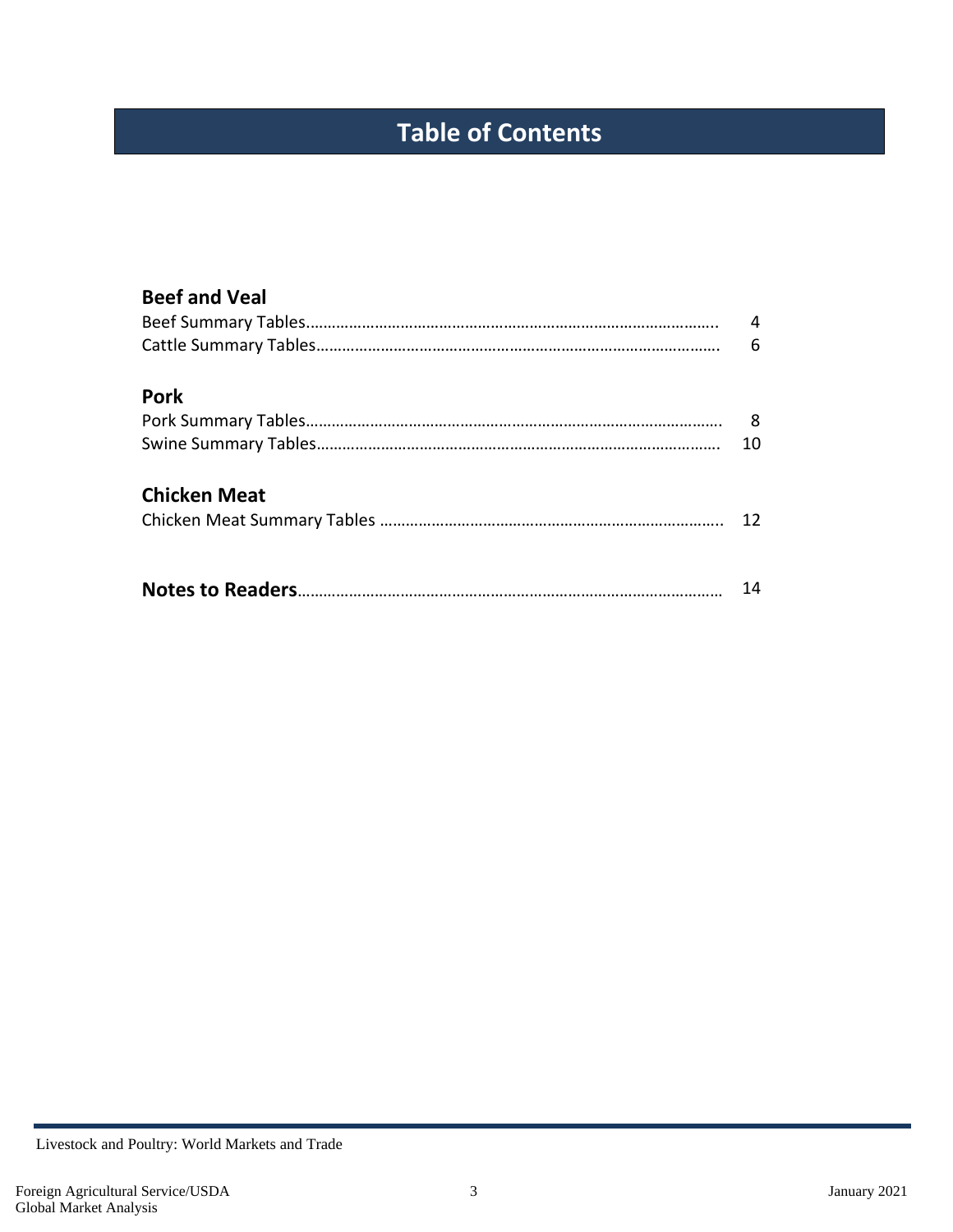#### **Beef and Veal Production - Selected Countries Summary 1,000 Metric Tons (Carcass Weight Equivalent)**

|                               |        |        | 1,000 Metric Tons (Carcass Weight Equivalent) |        |        |        |        |
|-------------------------------|--------|--------|-----------------------------------------------|--------|--------|--------|--------|
|                               | 2017   | 2018   | 2019                                          | 2020   | 2020   | 2021   | 2021   |
|                               |        |        |                                               | Oct    | Jan    | Oct    | Jan    |
|                               |        |        |                                               |        |        |        |        |
| <b>Production</b>             |        |        |                                               |        |        |        |        |
| Argentina                     | 2,840  | 3,050  | 3,125                                         | 3,180  | 3,210  | 3,100  | 3,135  |
| Australia                     | 2,149  | 2,306  | 2,432                                         | 2,085  | 2,115  | 2,050  | 2,050  |
| Brazil                        | 9,550  | 9,900  | 10,200                                        | 10,100 | 10,100 | 10,470 | 10,470 |
| Canada                        | 1,201  | 1,265  | 1,342                                         | 1,310  | 1,305  | 1,340  | 1,315  |
| China                         | 6,346  | 6,440  | 6,670                                         | 6,780  | 6,550  | 6,900  | 6,685  |
| European Union                | 7,869  | 8,003  | 7,878                                         | 7,800  | 7,800  | 7,730  | 7,730  |
| Hong Kong                     | 6      | 6      | 5                                             | 5      | 5      | 5      |        |
| Japan                         | 469    | 475    | 471                                           | 475    | 475    | 475    | 475    |
| Korea, South                  | 281    | 279    | 286                                           | 291    | 290    | 318    | 314    |
| Mexico                        | 1,925  | 1,980  | 2,030                                         | 2,090  | 2,090  | 2,130  | 2,130  |
| New Zealand                   | 654    | 672    | 713                                           | 675    | 695    | 684    | 684    |
| Others                        | 13,949 | 14,039 | 14,106                                        | 13,266 | 13,086 | 13,772 | 13,772 |
| <b>Total Foreign</b>          | 47,239 | 48,415 | 49,258                                        | 48,057 | 47,721 | 48,974 | 48,765 |
| <b>United States</b>          | 11,943 | 12,256 | 12,384                                        | 12,374 | 12,381 | 12,479 | 12,397 |
| <b>Total</b>                  | 59,182 | 60,671 | 61,642                                        | 60,431 | 60,102 | 61,453 | 61,162 |
| <b>Total Dom. Consumption</b> |        |        |                                               |        |        |        |        |
| Argentina                     | 2,557  | 2,568  | 2,379                                         | 2,385  | 2,393  | 2,344  | 2,379  |
| Australia                     | 748    | 738    | 709                                           | 674    | 674    | 705    | 705    |
| Brazil                        | 7,801  | 7,925  | 7,929                                         | 7,600  | 7,611  | 7,840  | 7,845  |
| Canada                        | 988    | 1,014  | 1,030                                         | 1,048  | 1,063  | 1,045  | 1,035  |
| China                         | 7,236  | 7,808  | 8,826                                         | 9,515  | 9,258  | 9,730  | 9,465  |
| European Union                | 7,884  | 8,071  | 7,889                                         | 7,750  | 7,755  | 7,710  | 7,695  |
| Hong Kong                     | 530    | 527    | 361                                           | 435    | 550    | 405    | 530    |
| Japan                         | 1,254  | 1,298  | 1,319                                         | 1,310  | 1,308  | 1,325  | 1,314  |
| Korea, South                  | 755    | 790    | 832                                           | 821    | 840    | 848    | 849    |
| Mexico                        | 1,868  | 1,902  | 1,904                                         | 1,870  | 1,870  | 1,905  | 1,895  |
| New Zealand                   | 103    | 82     | 104                                           | 79     | 85     | 82     | 82     |
| Others                        | 13,361 | 13,753 | 13,896                                        | 13,008 | 12,654 | 13,499 | 13,499 |
| <b>Total Foreign</b>          | 45,085 | 46,476 | 47,178                                        | 46,495 | 46,061 | 47,438 | 47,293 |
| <b>United States</b>          | 12,052 | 12,181 | 12,408                                        | 12,610 | 12,558 | 12,513 | 12,427 |
| Total                         | 57,137 | 58,657 | 59,586                                        | 59,105 | 58,619 | 59,951 | 59,720 |

Notes: Includes meat of other bovines for certain countries. India includes carabeef (water buffalo). The notation of a month beneath a year conveys the month in which the forecast for that year was released.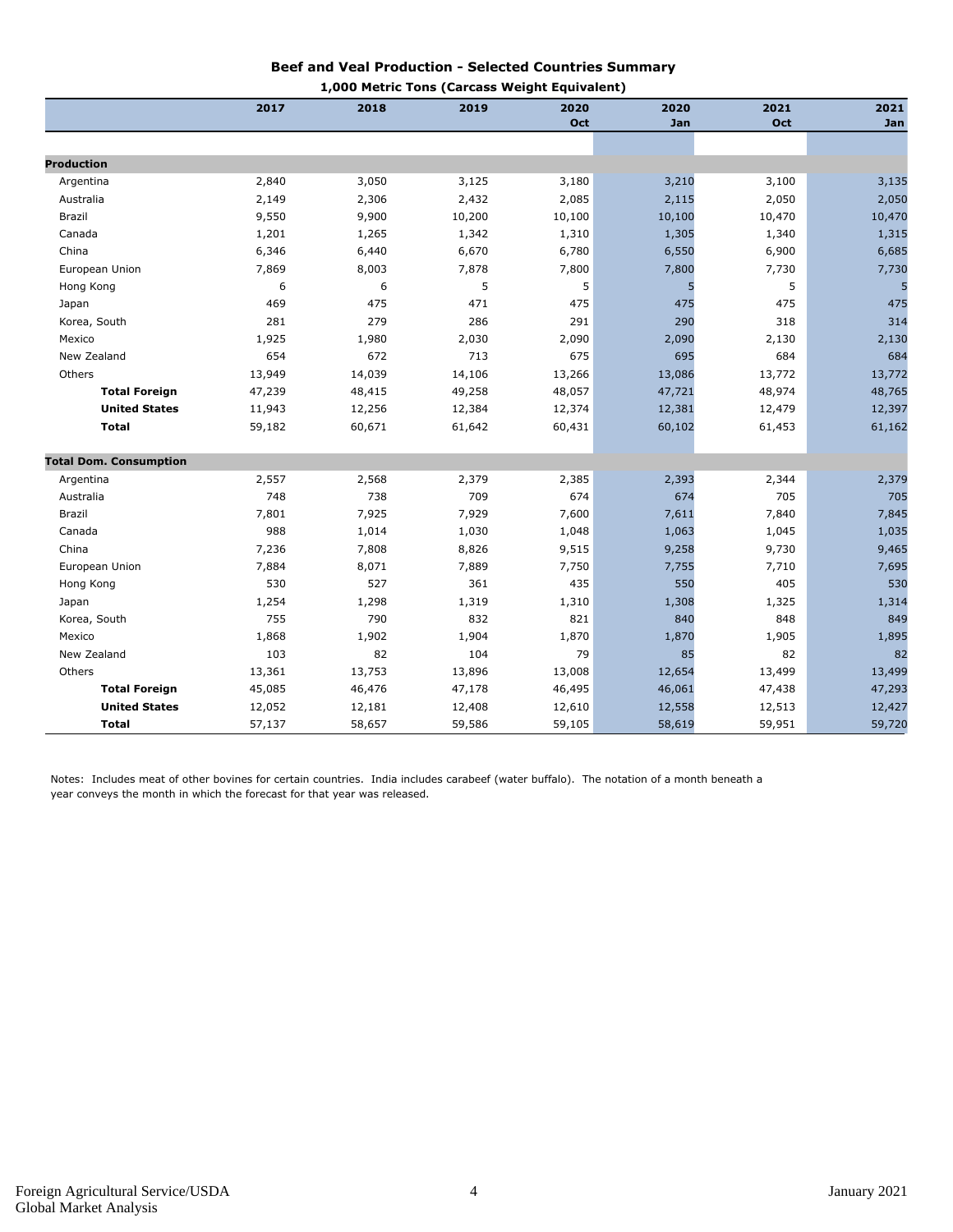#### **Beef and Veal Trade - Selected Countries Summary 1,000 Metric Tons (Carcass Weight Equivalent)**

|                      | 2017        | -, , , ,<br>2018 | יושטן כנוויט ו<br>2019 | cass weight cyulv<br>2020 | <br>2020    | 2021   | 2021           |
|----------------------|-------------|------------------|------------------------|---------------------------|-------------|--------|----------------|
|                      |             |                  |                        | Oct                       | Jan         | Oct    | Jan            |
|                      |             |                  |                        |                           |             |        |                |
| <b>Total Imports</b> |             |                  |                        |                           |             |        |                |
| Argentina            | $\pmb{0}$   | 19               | 17                     | 15                        | 13          | 14     | 14             |
| Australia            | 15          | 14               | 15                     | 14                        | 14          | 15     | 15             |
| Brazil               | 54          | 46               | 43                     | 50                        | 50          | 40     | 45             |
| Canada               | 229         | 236              | 204                    | 240                       | 260         | 220    | 230            |
| China                | 902         | 1,369            | 2,177                  | 2,750                     | 2,725       | 2,850  | 2,800          |
| European Union       | 329         | 363              | 341                    | 300                       | 305         | 330    | 325            |
| Hong Kong            | 524         | 521              | 356                    | 430                       | 545         | 400    | 525            |
| Japan                | 793         | 840              | 853                    | 850                       | 840         | 860    | 845            |
| Korea, South         | 468         | 515              | 550                    | 530                       | 550         | 535    | 540            |
| Mexico               | 188         | 194              | 189                    | 140                       | 135         | 155    | 130            |
| New Zealand          | 13          | 12               | 14                     | 14                        | 12          | 13     | 13             |
| Others               | 2,535       | 2,610            | 2,674                  | 2,244                     | 2,069       | 2,407  | 2,407          |
| <b>Total Foreign</b> | 6,050       | 6,739            | 7,433                  | 7,577                     | 7,518       | 7,839  | 7,889          |
| <b>United States</b> | 1,358       | 1,360            | 1,387                  | 1,563                     | 1,531       | 1,422  | 1,413          |
| <b>Total</b>         | 7,408       | 8,099            | 8,820                  | 9,140                     | 9,049       | 9,261  | 9,302          |
| <b>Total Exports</b> |             |                  |                        |                           |             |        |                |
| Argentina            | 283         | 501              | 763                    | 810                       | 830         | 770    | 770            |
| Australia            | 1,416       | 1,582            | 1,738                  | 1,425                     | 1,455       | 1,360  | 1,360          |
| Brazil               | 1,803       | 2,021            | 2,314                  | 2,550                     | 2,539       | 2,670  | 2,670          |
| Canada               | 444         | 478              | 525                    | 500                       | 495         | 520    | 515            |
| China                | 22          | 21               | 21                     | 15                        | 17          | 20     | 20             |
| European Union       | 314         | 295              | 330                    | 350                       | 350         | 350    | 360            |
| Hong Kong            | $\mathbf 0$ | 0                | 0                      | $\mathbf 0$               | $\Omega$    | 0      | $\mathbf 0$    |
| Japan                | 4           | 5                | 6                      | 5                         |             | 6      | 7              |
| Korea, South         | $\mathbf 0$ | $\mathbf 0$      | $\mathbf 0$            | $\mathbf 0$               | $\mathbf 0$ | 0      | $\overline{0}$ |
| Mexico               | 245         | 272              | 315                    | 360                       | 355         | 380    | 365            |
| New Zealand          | 564         | 602              | 623                    | 610                       | 622         | 615    | 615            |
| Others               | 3,123       | 2,896            | 2,884                  | 2,502                     | 2,501       | 2,680  | 2,680          |
| <b>Total Foreign</b> | 8,218       | 8,673            | 9,519                  | 9,127                     | 9,171       | 9,371  | 9,362          |
| <b>United States</b> | 1,297       | 1,433            | 1,373                  | 1,314                     | 1,331       | 1,397  | 1,402          |
| <b>Total</b>         | 9,515       | 10,106           | 10,892                 | 10,441                    | 10,502      | 10,768 | 10,764         |

Notes: Includes meat of other bovines for certain countries. Indian exports are carabeef (water buffalo). The notation of a month beneath a year conveys the month in which the forecast for that year was released.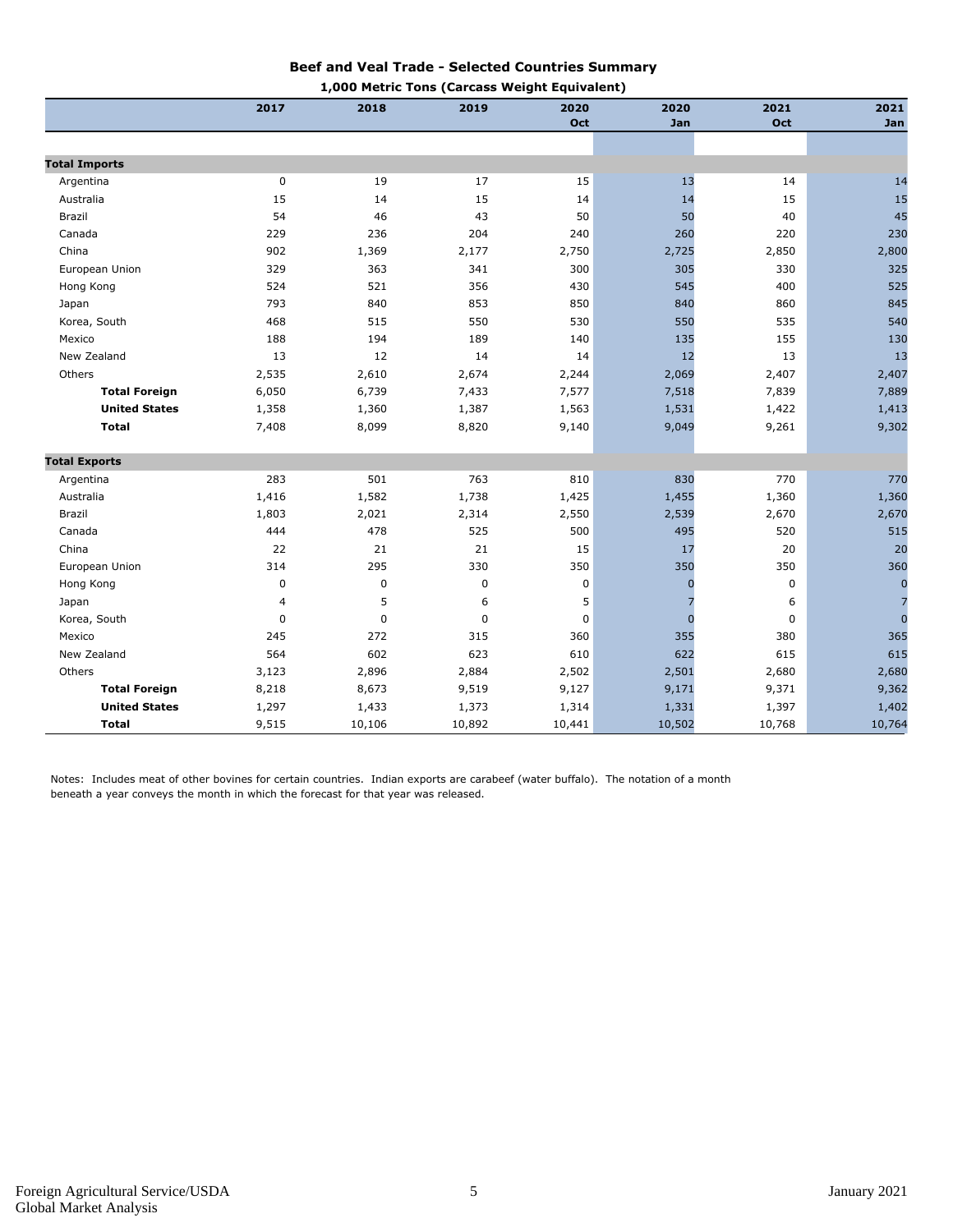#### **Cattle Stocks - Selected Countries Summary**

| (in 1,000 head)               |         |         |         |         |         |         |           |  |
|-------------------------------|---------|---------|---------|---------|---------|---------|-----------|--|
|                               | 2017    | 2018    | 2019    | 2020    | 2020    | 2021    | 2021      |  |
|                               |         |         |         | Oct     | Jan     | Oct     | Jan       |  |
|                               |         |         |         |         |         |         |           |  |
| <b>Total Cattle Beg. Stks</b> |         |         |         |         |         |         |           |  |
| Argentina                     | 54,163  | 54,793  | 55,008  | 54,461  | 54,461  | 54,000  | 54,000    |  |
| Australia                     | 24,971  | 26,176  | 25,734  | 23,690  | 23,690  | 23,165  | 23,165    |  |
| Brazil                        | 226,045 | 232,350 | 238,158 | 244,144 | 244,144 | 252,289 | 252,250   |  |
| Canada                        | 11,535  | 11,565  | 11,480  | 11,240  | 11,240  | 11,100  | 11,165    |  |
| China                         | 88,345  | 90,388  | 89,153  | 91,380  | 91,380  | 92,900  | 95,700    |  |
| European Union                | 89,152  | 88,819  | 87,450  | 86,597  | 86,597  | 85,820  | 85,720    |  |
| Japan                         | 3,822   | 3,842   | 3,835   | 3,907   | 3,907   | 3,910   | 3,910     |  |
| Korea, South                  | 3,381   | 3,429   | 3,521   | 3,645   | 3,645   | 3,763   | 3,773     |  |
| Mexico                        | 16,490  | 16,584  | 16,699  | 16,900  | 16,900  | 17,050  | 17,000    |  |
| New Zealand                   | 10,152  | 10,146  | 10,107  | 10,151  | 10,151  | 10,116  | 10,062    |  |
| Others                        | 346,603 | 347,051 | 347,346 | 347,690 | 306,297 | 350,551 | 350,551   |  |
| <b>Total Foreign</b>          | 874,659 | 885,143 | 888,491 | 893,805 | 852,412 | 904,664 | 907,296   |  |
| <b>United States</b>          | 93,625  | 94,298  | 94,805  | 94,413  | 94,413  | 95,000  | 94,800    |  |
| <b>Total</b>                  | 968,284 | 979,441 | 983,296 | 988,218 | 946,825 | 999,664 | 1,002,096 |  |
| <b>Production (Calf Crop)</b> |         |         |         |         |         |         |           |  |
| Argentina                     | 14,734  | 14,851  | 14,965  | 14,650  | 14,800  | 14,650  | 14,550    |  |
| Australia                     | 9,700   | 9,100   | 8,700   | 8,300   | 8,300   | 8,200   | 8,200     |  |
| Brazil                        | 48,735  | 49,500  | 50,490  | 51,500  | 51,500  | 52,750  | 52,750    |  |
| Canada                        | 4,348   | 4,292   | 4,336   | 4,260   | 4,260   | 4,300   | 4,300     |  |
| China                         | 48,800  | 46,700  | 50,750  | 51,000  | 51,900  | 51,750  | 52,000    |  |
| European Union                | 29,550  | 28,850  | 28,580  | 28,250  | 28,250  | 28,120  | 28,120    |  |
| Japan                         | 1,201   | 1,224   | 1,235   | 1,240   | 1,240   | 1,235   | 1,235     |  |
| Korea, South                  | 932     | 968     | 1,021   | 1,031   | 1,039   | 1,066   | 1,050     |  |
| Mexico                        | 7,485   | 7,700   | 7,900   | 8,105   | 8,105   | 8,200   | 8,200     |  |
| New Zealand                   | 4,728   | 4,895   | 5,127   | 4,975   | 5,106   | 4,865   | 4,913     |  |
| Others                        | 83,132  | 83,350  | 83,841  | 84,460  | 71,320  | 84,370  | 84,370    |  |
| <b>Total Foreign</b>          | 253,345 | 251,430 | 256,945 | 257,771 | 245,820 | 259,506 | 259,688   |  |
| <b>United States</b>          | 35,758  | 36,313  | 36,060  | 35,800  | 35,800  | 35,700  | 35,700    |  |
| <b>Total</b>                  | 289,103 | 287,743 | 293,005 | 293,571 | 281,620 | 295,206 | 295,388   |  |

Notes: May contain other bovines. The notation of a month beneath a year conveys the month in which the forecast for that year was released.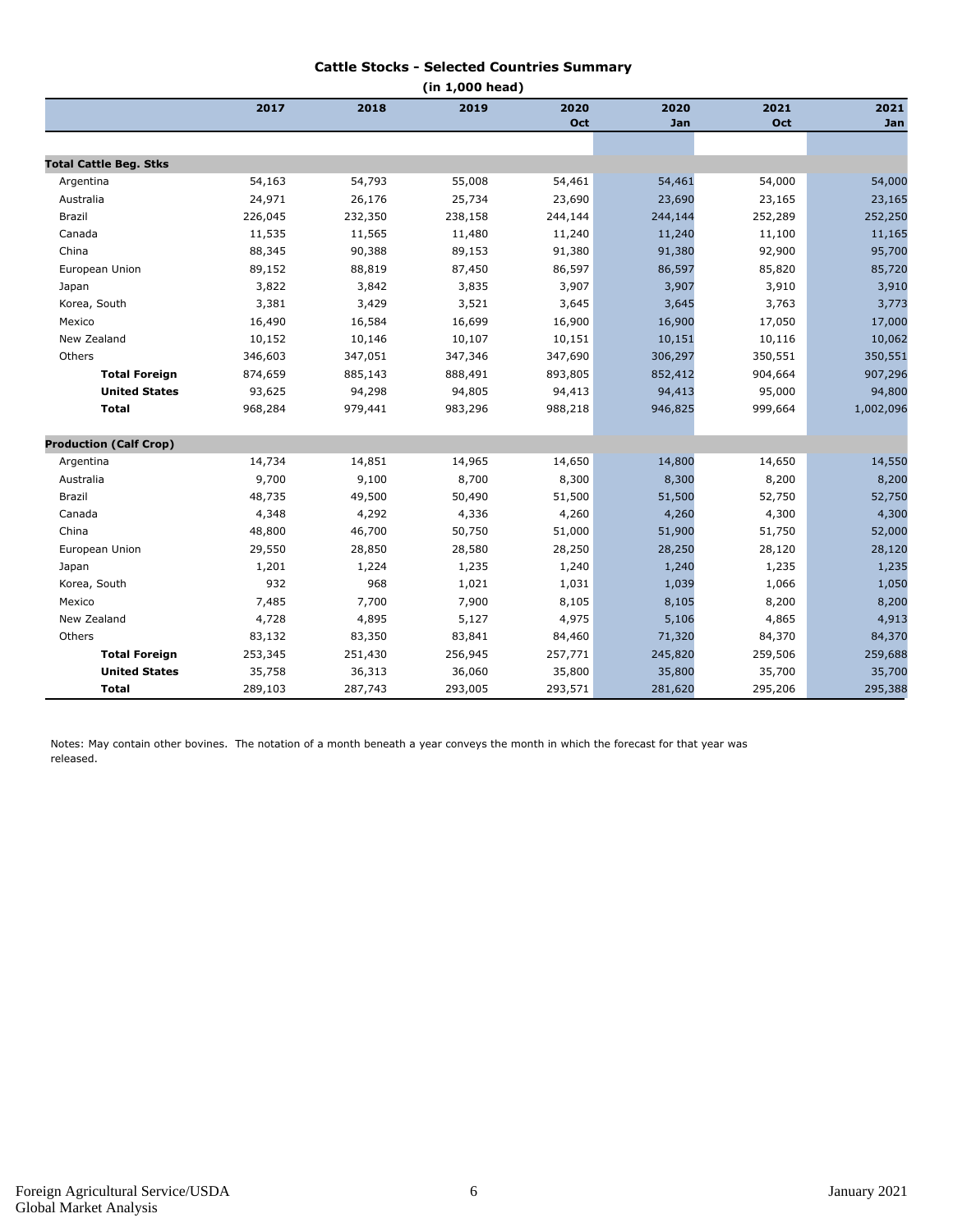#### **Cattle Trade - Selected Countries Summary**

| (in 1,000 head)      |              |             |              |             |                |             |                |  |
|----------------------|--------------|-------------|--------------|-------------|----------------|-------------|----------------|--|
|                      | 2017         | 2018        | 2019         | 2020        | 2020           | 2021        | 2021           |  |
|                      |              |             |              | Oct         | Jan            | Oct         | Jan            |  |
|                      |              |             |              |             |                |             |                |  |
| <b>Total Imports</b> |              |             |              |             |                |             |                |  |
| Argentina            | $\pmb{0}$    | 0           | 0            | $\mathbf 0$ | $\overline{0}$ | $\mathbf 0$ | $\overline{0}$ |  |
| Australia            | $\mathbf 0$  | 0           | 0            | 0           | $\Omega$       | 0           | $\mathbf 0$    |  |
| Brazil               | $\mathbf 0$  | $\mathbf 0$ | $\mathbf 0$  | $\mathbf 0$ | $\Omega$       | $\pmb{0}$   | $\overline{0}$ |  |
| Canada               | 141          | 202         | 275          | 260         | 300            | 250         | 275            |  |
| China                | 121          | 168         | 210          | 230         | 230            | 180         | 250            |  |
| European Union       | $\mathbf 0$  | $\pmb{0}$   | $\mathbf{1}$ | 0           | $\mathbf 0$    | 0           | $\overline{0}$ |  |
| Japan                | 15           | 14          | 18           | 15          | 15             | 15          | 15             |  |
| Korea, South         | $\pmb{0}$    | $\mathbf 0$ | $\mathbf 0$  | $\mathbf 0$ | $\Omega$       | $\mathbf 0$ | $\mathbf{0}$   |  |
| Mexico               | 32           | 24          | 29           | 20          | 20             | 19          | 19             |  |
| New Zealand          | $\mathbf 0$  | 0           | $\mathbf 0$  | 0           | $\overline{0}$ | $\mathbf 0$ | $\overline{0}$ |  |
| Others               | 317          | 368         | 454          | 357         | $\overline{2}$ | 272         | 272            |  |
| <b>Total Foreign</b> | 626          | 776         | 987          | 882         | 567            | 736         | 831            |  |
| <b>United States</b> | 1,807        | 1,899       | 2,043        | 2,110       | 2,100          | 2,050       | 2,100          |  |
| <b>Total</b>         | 2,433        | 2,675       | 3,030        | 2,992       | 2,667          | 2,786       | 2,931          |  |
| <b>Total Exports</b> |              |             |              |             |                |             |                |  |
| Argentina            | $\pmb{0}$    | $\pmb{0}$   | 0            | 0           | $\bf{0}$       | 0           | $\overline{0}$ |  |
| Australia            | 885          | 1,151       | 1,344        | 1,100       | 1,100          | 900         | 900            |  |
| Brazil               | 407          | 785         | 535          | 290         | 325            | 370         | 370            |  |
| Canada               | 642          | 631         | 725          | 640         | 655            | 670         | 690            |  |
| China                | 19           | 19          | 17           | 15          | 15             | 15          | 15             |  |
| European Union       | 1,028        | 1,007       | 1,019        | 960         | 960            | 1,000       | 1,000          |  |
| Japan                | $\mathbf 0$  | $\mathbf 0$ | $\mathbf 0$  | $\mathbf 0$ | $\Omega$       | $\mathbf 0$ | $\overline{0}$ |  |
| Korea, South         | $\mathbf{0}$ | $\mathbf 0$ | 0            | $\mathbf 0$ | $\Omega$       | 0           | $\overline{0}$ |  |
| Mexico               | 1,203        | 1,278       | 1,381        | 1,500       | 1,500          | 1,420       | 1,450          |  |
| New Zealand          | 27           | 17          | 40           | 120         | 110            | 20          | 50             |  |
| Others               | 436          | 500         | 284          | 252         | 98             | 320         | 320            |  |
| <b>Total Foreign</b> | 4,647        | 5,388       | 5,345        | 4,877       | 4,763          | 4,715       | 4,795          |  |
| <b>United States</b> | 193          | 244         | 307          | 290         | 310            | 300         | 325            |  |
| <b>Total</b>         | 4,840        | 5,632       | 5,652        | 5,167       | 5,073          | 5,015       | 5,120          |  |

Notes: May contain other bovines. The notation of a month beneath a year conveys the month in which the forecast for that year was released.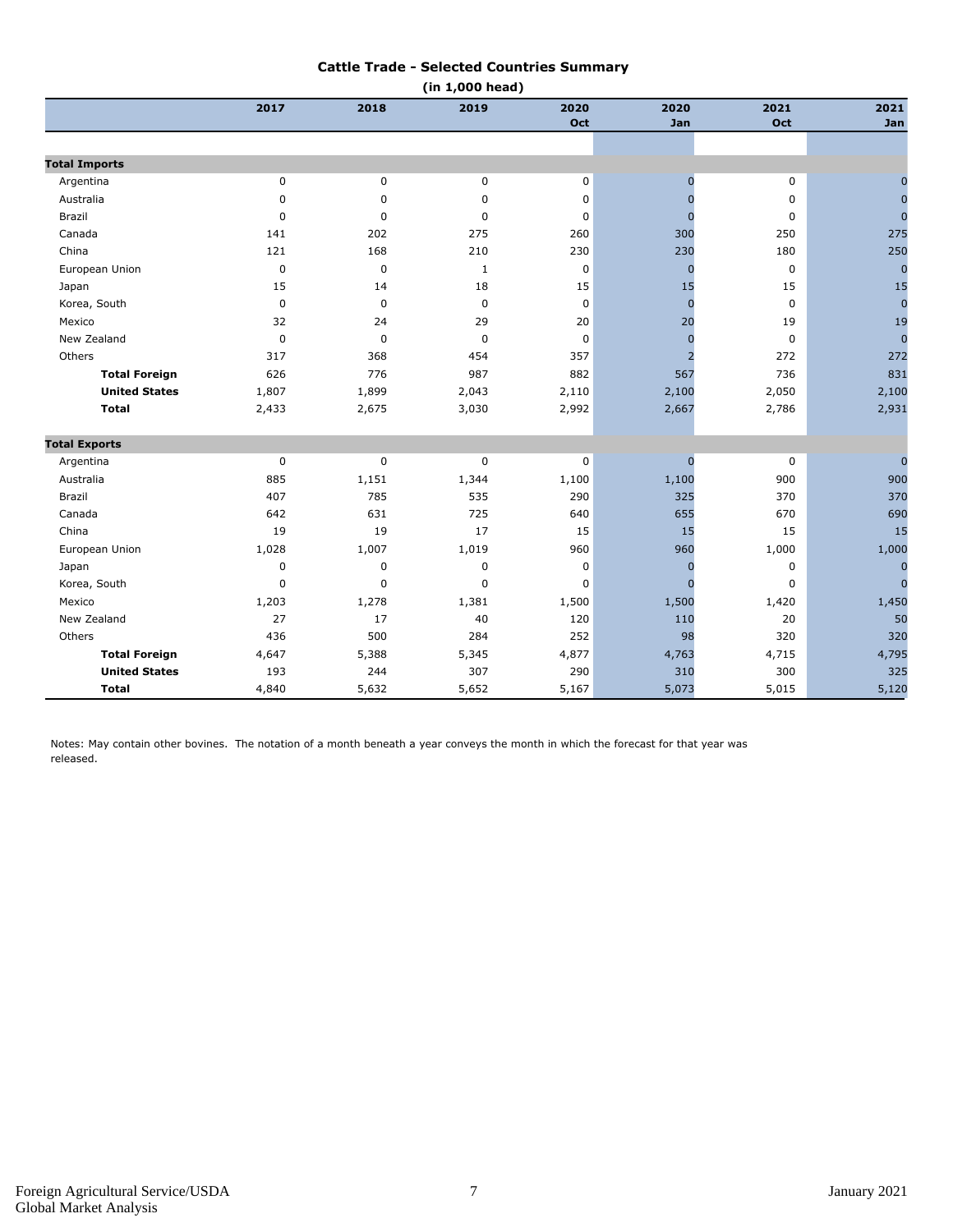#### **Pork Production - Selected Countries Summary 1,000 Metric Tons (Carcass Weight Equivalent)**

|                               | 2017    | 2018    | <b>I,000 Metric Tons (Carcass Weight Equivalent)</b><br>2019 | 2020   | 2020   | 2021    | 2021    |
|-------------------------------|---------|---------|--------------------------------------------------------------|--------|--------|---------|---------|
|                               |         |         |                                                              | Oct    | Jan    | Oct     | Jan     |
|                               |         |         |                                                              |        |        |         |         |
| <b>Production</b>             |         |         |                                                              |        |        |         |         |
| Brazil                        | 3,725   | 3,763   | 3,975                                                        | 4,125  | 4,125  | 4,275   | 4,250   |
| Canada                        | 1,958   | 1,955   | 2,000                                                        | 2,110  | 2,085  | 2,110   | 2,090   |
| China                         | 54,518  | 54,040  | 42,550                                                       | 38,000 | 38,000 | 41,500  | 43,500  |
| European Union                | 23,660  | 24,082  | 23,956                                                       | 24,000 | 24,000 | 24,150  | 24,040  |
| Hong Kong                     | 126     | 128     | 74                                                           | 61     | 61     | 75      | 70      |
| Japan                         | 1,272   | 1,284   | 1,279                                                        | 1,285  | 1,295  | 1,295   | 1,300   |
| Korea, South                  | 1,280   | 1,329   | 1,364                                                        | 1,396  | 1,400  | 1,315   | 1,340   |
| Mexico                        | 1,267   | 1,321   | 1,408                                                        | 1,460  | 1,450  | 1,520   | 1,495   |
| Philippines                   | 1,563   | 1,601   | 1,585                                                        | 1,275  | 1,115  | 1,350   | 1,075   |
| Others                        | 11,076  | 11,494  | 11,244                                                       | 11,159 | 11,385 | 11,632  | 11,632  |
| <b>Total Foreign</b>          | 100,445 | 100,997 | 89,435                                                       | 85,097 | 84,916 | 89,222  | 90,792  |
| <b>United States</b>          | 11,611  | 11,943  | 12,543                                                       | 12,778 | 12,841 | 12,938  | 12,963  |
| <b>Total</b>                  | 112,056 | 112,940 | 101,978                                                      | 97,875 | 97,757 | 102,160 | 103,755 |
| <b>Total Dom. Consumption</b> |         |         |                                                              |        |        |         |         |
| Brazil                        | 2,951   | 3,043   | 3,116                                                        | 2,927  | 2,949  | 3,030   | 3,025   |
| Canada                        | 873     | 913     | 947                                                          | 900    | 860    | 905     | 885     |
| China                         | 55,812  | 55,295  | 44,866                                                       | 42,700 | 43,050 | 45,875  | 47,995  |
| European Union                | 20,909  | 21,258  | 20,424                                                       | 20,168 | 19,668 | 20,420  | 19,960  |
| Hong Kong                     | 573     | 539     | 405                                                          | 441    | 441    | 435     | 430     |
| Japan                         | 2,729   | 2,774   | 2,714                                                        | 2,710  | 2,685  | 2,725   | 2,715   |
| Korea, South                  | 1,926   | 2,001   | 2,011                                                        | 1,938  | 1,942  | 1,955   | 1,980   |
| Mexico                        | 1,983   | 2,116   | 2,159                                                        | 2,110  | 2,015  | 2,190   | 2,065   |
| Philippines                   | 1,801   | 1,883   | 1,806                                                        | 1,424  | 1,264  | 1,549   | 1,274   |
| Others                        | 12,355  | 12,661  | 12,429                                                       | 11,980 | 12,262 | 12,553  | 12,553  |
| <b>Total Foreign</b>          | 101,912 | 102,483 | 90,877                                                       | 87,580 | 87,136 | 91,637  | 92,882  |
| <b>United States</b>          | 9,541   | 9,747   | 10,066                                                       | 9,895  | 10,021 | 10,010  | 10,106  |
| <b>Total</b>                  | 111,453 | 112,230 | 100,943                                                      | 97,475 | 97,157 | 101,647 | 102,988 |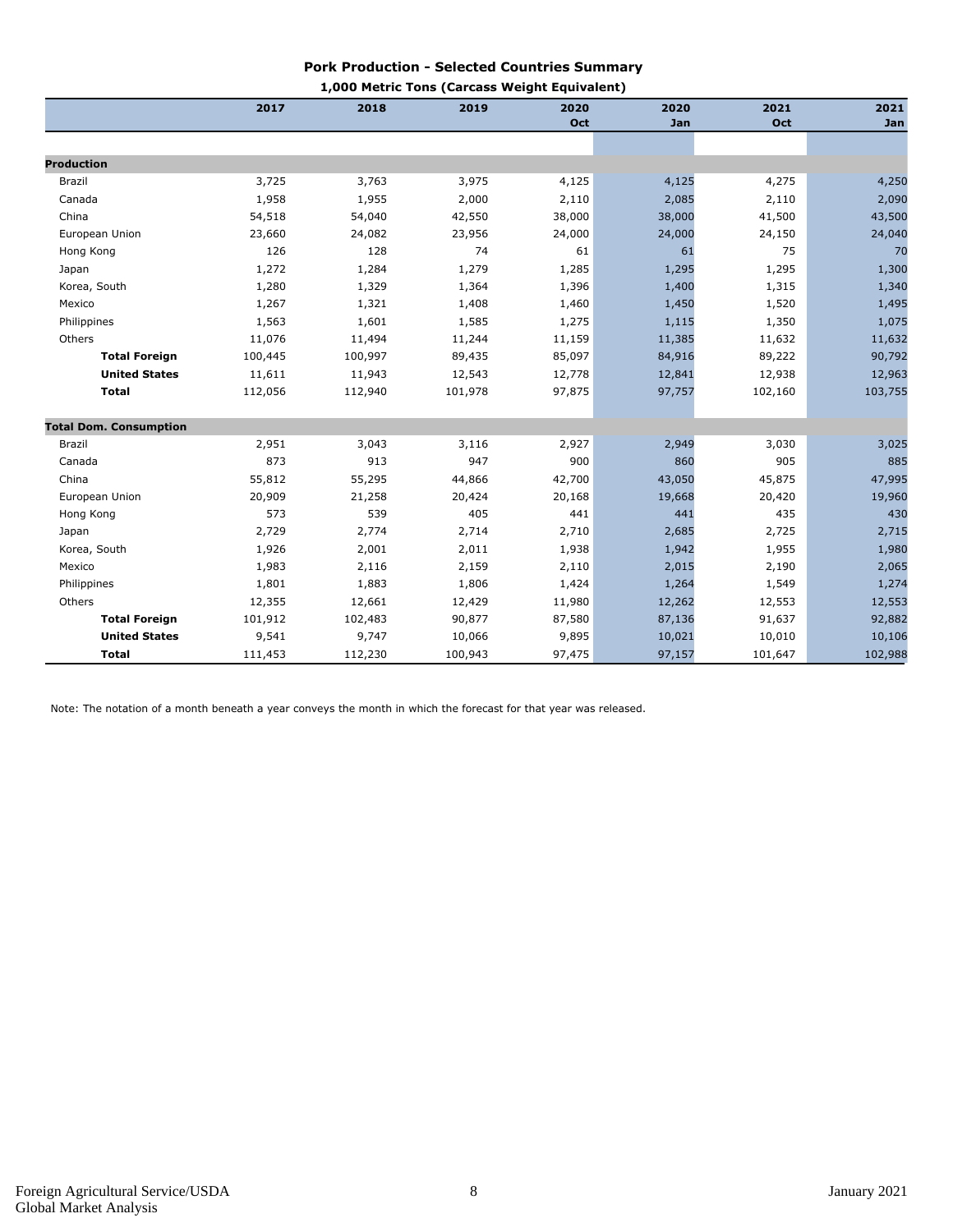#### **Pork Trade - Selected Countries Summary**

| 1,000 Metric Tons (Carcass Weight Equivalent) |  |  |
|-----------------------------------------------|--|--|
|                                               |  |  |

|                      | 2017           | 2018           | 2019           | 2020           | 2020           | 2021           | 2021           |
|----------------------|----------------|----------------|----------------|----------------|----------------|----------------|----------------|
|                      |                |                |                | Oct            | Jan            | Oct            | Jan            |
|                      |                |                |                |                |                |                |                |
| <b>Total Imports</b> |                |                |                |                |                |                |                |
| Brazil               | 2              | $\overline{2}$ | $\overline{2}$ | $\overline{2}$ | $\overline{2}$ | 5              |                |
| Canada               | 218            | 228            | 242            | 270            | 280            | 270            | 270            |
| China                | 1,501          | 1,457          | 2,451          | 4,800          | 5,150          | 4,500          | 4,620          |
| European Union       | 13             | 14             | 16             | 18             | 18             | 20             | 20             |
| Hong Kong            | 447            | 411            | 331            | 380            | 380            | 360            | 360            |
| Japan                | 1,473          | 1,480          | 1,493          | 1,425          | 1,400          | 1,445          | 1,420          |
| Korea, South         | 645            | 753            | 694            | 570            | 570            | 615            | 635            |
| Mexico               | 885            | 972            | 985            | 960            | 910            | 995            | 930            |
| Philippines          | 239            | 283            | 222            | 150            | 150            | 200            | 200            |
| Others               | 1,607          | 1,525          | 1,585          | 1,339          | 1,395          | 1,480          | 1,480          |
| <b>Total Foreign</b> | 7,030          | 7,125          | 8,021          | 9,970          | 10,255         | 9,890          | 9,940          |
| <b>United States</b> | 506            | 473            | 429            | 395            | 414            | 429            | 429            |
| <b>Total</b>         | 7,536          | 7,598          | 8,450          | 10,365         | 10,669         | 10,319         | 10,369         |
| <b>Total Exports</b> |                |                |                |                |                |                |                |
| Brazil               | 776            | 722            | 861            | 1,200          | 1,178          | 1,250          | 1,230          |
| Canada               | 1,290          | 1,277          | 1,284          | 1,500          | 1,525          | 1,470          | 1,470          |
| China                | 207            | 202            | 135            | 100            | 100            | 125            | 125            |
| European Union       | 2,764          | 2,838          | 3,548          | 3,850          | 4,350          | 3,750          | 4,100          |
| Hong Kong            | $\pmb{0}$      | 0              | $\pmb{0}$      | 0              |                | 0              | $\mathbf 0$    |
| Japan                | 5              | $\overline{4}$ | 3              | 3              |                | 3              | 3              |
| Korea, South         | $\overline{2}$ | 1              | $\overline{2}$ | 1              |                | $\overline{2}$ | $\overline{a}$ |
| Mexico               | 169            | 177            | 234            | 310            | 345            | 325            | 360            |
| Philippines          | 1              | 1              | 1              | 1              | -1             | $\mathbf{1}$   | -1             |
| Others               | 328            | 358            | 400            | 518            | 518            | 559            | 559            |
| <b>Total Foreign</b> | 5,542          | 5,580          | 6,468          | 7,483          | 8,021          | 7,485          | 7,850          |
| <b>United States</b> | 2,555          | 2,666          | 2,867          | 3,333          | 3,318          | 3,334          | 3,255          |
| <b>Total</b>         | 8,097          | 8,246          | 9,335          | 10,816         | 11,339         | 10,819         | 11,105         |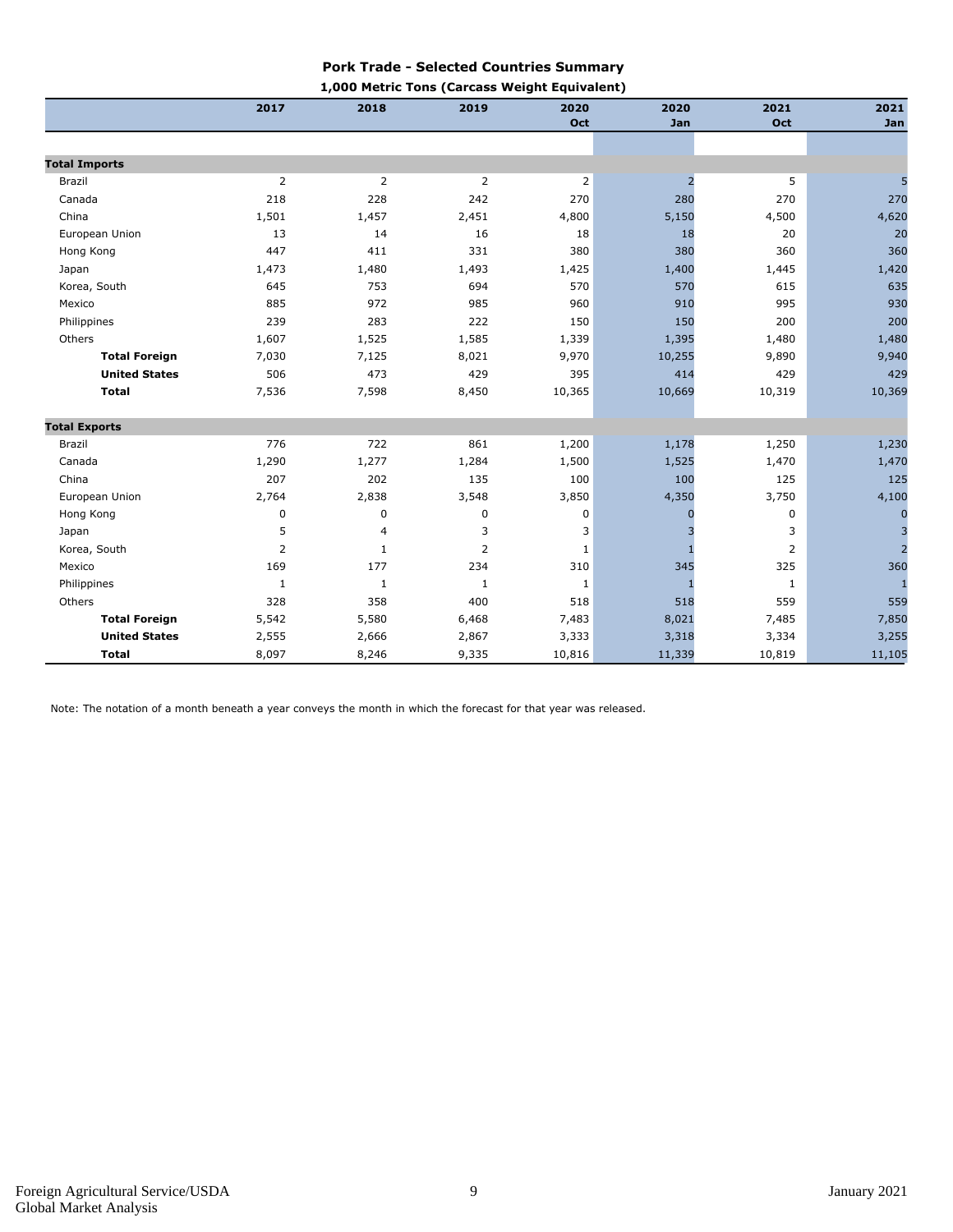#### **Swine Stocks - Selected Countries Summary**

| (in 1,000 head)               |           |           |           |           |           |           |           |  |  |
|-------------------------------|-----------|-----------|-----------|-----------|-----------|-----------|-----------|--|--|
|                               | 2017      | 2018      | 2019      | 2020      | 2020      | 2021      | 2021      |  |  |
|                               |           |           |           | Oct       | Jan       | Oct       | Jan       |  |  |
|                               |           |           |           |           |           |           |           |  |  |
| <b>Total Beginning Stocks</b> |           |           |           |           |           |           |           |  |  |
| <b>Brazil</b>                 | 39,215    | 38,829    | 38,427    | 37,850    | 37,850    | 37,350    | 37,350    |  |  |
| Canada                        | 13,935    | 14,170    | 13,980    | 13,930    | 13,930    | 13,625    | 13,715    |  |  |
| China                         | 442,092   | 441,589   | 428,070   | 310,410   | 310,410   | 340,000   | 340,000   |  |  |
| European Union                | 147,188   | 150,257   | 148,167   | 147,830   | 147,848   | 147,300   | 147,500   |  |  |
| Japan                         | 9,346     | 9,280     | 9,156     | 9,090     | 9,090     | 9,150     | 9,088     |  |  |
| Korea, South                  | 11,487    | 11,273    | 11,333    | 11,280    | 11,280    | 11,255    | 11,360    |  |  |
| Mexico                        | 10,229    | 10,410    | 10,700    | 11,050    | 11,050    | 11,500    | 11,500    |  |  |
| Others                        | 31,743    | 32,337    | 32,591    | 33,774    | 33,774    | 34,285    | 34,285    |  |  |
| <b>Total Foreign</b>          | 705,235   | 708,145   | 692,424   | 575,214   | 575,232   | 604,465   | 604,798   |  |  |
| <b>United States</b>          | 71,345    | 73,145    | 75,070    | 79,048    | 78,228    | 78,600    | 77,502    |  |  |
| <b>Total</b>                  | 776,580   | 781,290   | 767,494   | 654,262   | 653,460   | 683,065   | 682,300   |  |  |
| <b>Production (Pig Crop)</b>  |           |           |           |           |           |           |           |  |  |
| Brazil                        | 40,230    | 40,954    | 42,250    | 43,525    | 43,525    | 44,515    | 44,515    |  |  |
| Canada                        | 29,026    | 28,017    | 28,305    | 28,850    | 28,850    | 29,000    | 29,000    |  |  |
| China                         | 705,000   | 687,500   | 440,000   | 490,000   | 490,000   | 550,000   | 600,000   |  |  |
| European Union                | 267,250   | 267,000   | 264,500   | 263,500   | 263,000   | 264,300   | 263,500   |  |  |
| Japan                         | 16,785    | 16,690    | 16,770    | 16,860    | 16,880    | 16,960    | 17,000    |  |  |
| Korea, South                  | 18,191    | 19,118    | 19,889    | 19,973    | 19,950    | 19,140    | 19,077    |  |  |
| Mexico                        | 18,100    | 18,650    | 19,650    | 20,275    | 20,275    | 20,800    | 20,800    |  |  |
| Others                        | 59,792    | 63,363    | 66,600    | 68,308    | 68,308    | 68,425    | 68,425    |  |  |
| <b>Total Foreign</b>          | 1,154,374 | 1,141,292 | 897,964   | 951,291   | 950,788   | 1,013,140 | 1,062,317 |  |  |
| <b>United States</b>          | 129,429   | 132,568   | 139,448   | 139,547   | 139,418   | 144,140   | 142,725   |  |  |
| <b>Total</b>                  | 1,283,803 | 1,273,860 | 1,037,412 | 1,090,838 | 1,090,206 | 1,157,280 | 1,205,042 |  |  |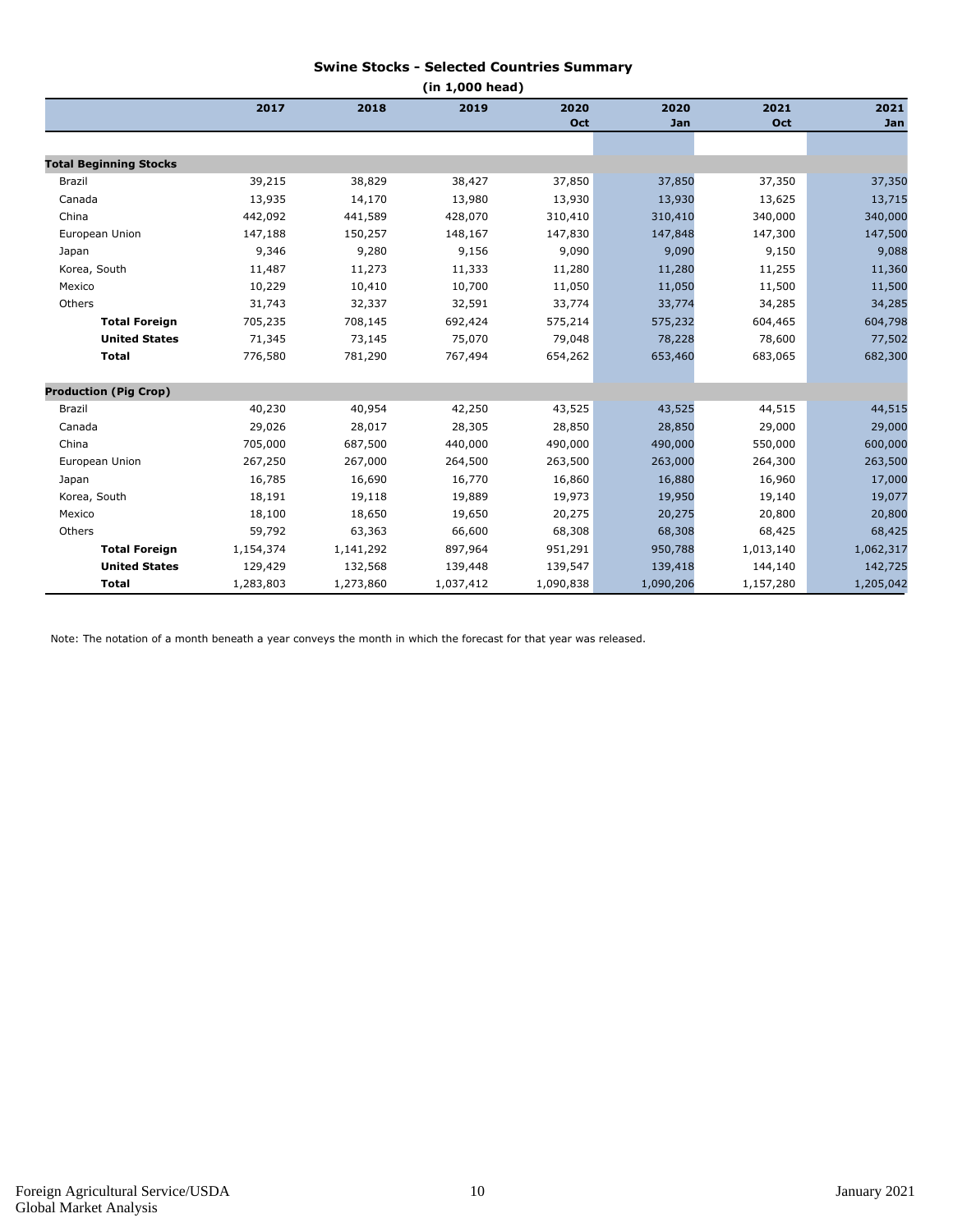#### **Swine Trade - Selected Countries Summary**

|                      | (in 1,000 head) |                |             |              |       |              |                |  |  |
|----------------------|-----------------|----------------|-------------|--------------|-------|--------------|----------------|--|--|
|                      | 2017            | 2018           | 2019        | 2020         | 2020  | 2021         | 2021           |  |  |
|                      |                 |                |             | Oct          | Jan   | Oct          | Jan            |  |  |
|                      |                 |                |             |              |       |              |                |  |  |
| <b>Total Imports</b> |                 |                |             |              |       |              |                |  |  |
| Brazil               | 1               | $\mathbf{1}$   | 1           | 1            | 2     | 1            |                |  |  |
| Canada               | 3               | 3              | 6           | 4            |       | 3            | $\overline{3}$ |  |  |
| China                | 13              | 10             | 4           | 25           | 20    | 30           | 30             |  |  |
| European Union       | 6               | 3              | 3           | 3            |       | 3            | $\overline{4}$ |  |  |
| Japan                | 1               | $\mathbf{1}$   | $\mathbf 0$ | $\mathbf{1}$ |       | $\mathbf{1}$ | $\overline{2}$ |  |  |
| Korea, South         | 5               | $\overline{2}$ | 1           | 1            |       | 1            | $\mathbf{1}$   |  |  |
| Mexico               | 42              | 33             | 38          | 41           | 41    | 40           | 40             |  |  |
| Others               | 20              | 41             | 38          | 32           | 32    | 35           | 35             |  |  |
| <b>Total Foreign</b> | 91              | 94             | 91          | 108          | 107   | 114          | 116            |  |  |
| <b>United States</b> | 5,597           | 5,250          | 5,096       | 5,108        | 5,217 | 5,100        | 5,300          |  |  |
| <b>Total</b>         | 5,688           | 5,344          | 5,187       | 5,216        | 5,324 | 5,214        | 5,416          |  |  |
| <b>Total Exports</b> |                 |                |             |              |       |              |                |  |  |
| <b>Brazil</b>        | 5               | 8              | 9           | 5            | 5     | 5            |                |  |  |
| Canada               | 5,614           | 5,263          | 5,112       | 5,100        | 5,230 | 5,100        | 5,300          |  |  |
| China                | 1,566           | 1,567          | 956         | 600          | 600   | 875          | 875            |  |  |
| European Union       | 339             | 509            | 369         | 300          | 320   | 300          | 320            |  |  |
| Japan                | 0               | 0              | 0           | 0            |       | 0            | $\overline{0}$ |  |  |
| Korea, South         | $\mathbf 0$     | $\mathbf 0$    | $\mathbf 0$ | $\mathbf 0$  |       | 0            | $\overline{0}$ |  |  |
| Mexico               | $\overline{7}$  | $\Omega$       | $\mathbf 0$ | 0            |       | 0            | $\Omega$       |  |  |
| Others               | 41              | 16             | 16          | 25           | 25    | 30           | 30             |  |  |
| <b>Total Foreign</b> | 7,572           | 7,363          | 6,462       | 6,030        | 6,180 | 6,310        | 6,530          |  |  |
| <b>United States</b> | 59              | 64             | 60          | 42           | 53    | 45           | 50             |  |  |
| <b>Total</b>         | 7,631           | 7,427          | 6,522       | 6,072        | 6,233 | 6,355        | 6,580          |  |  |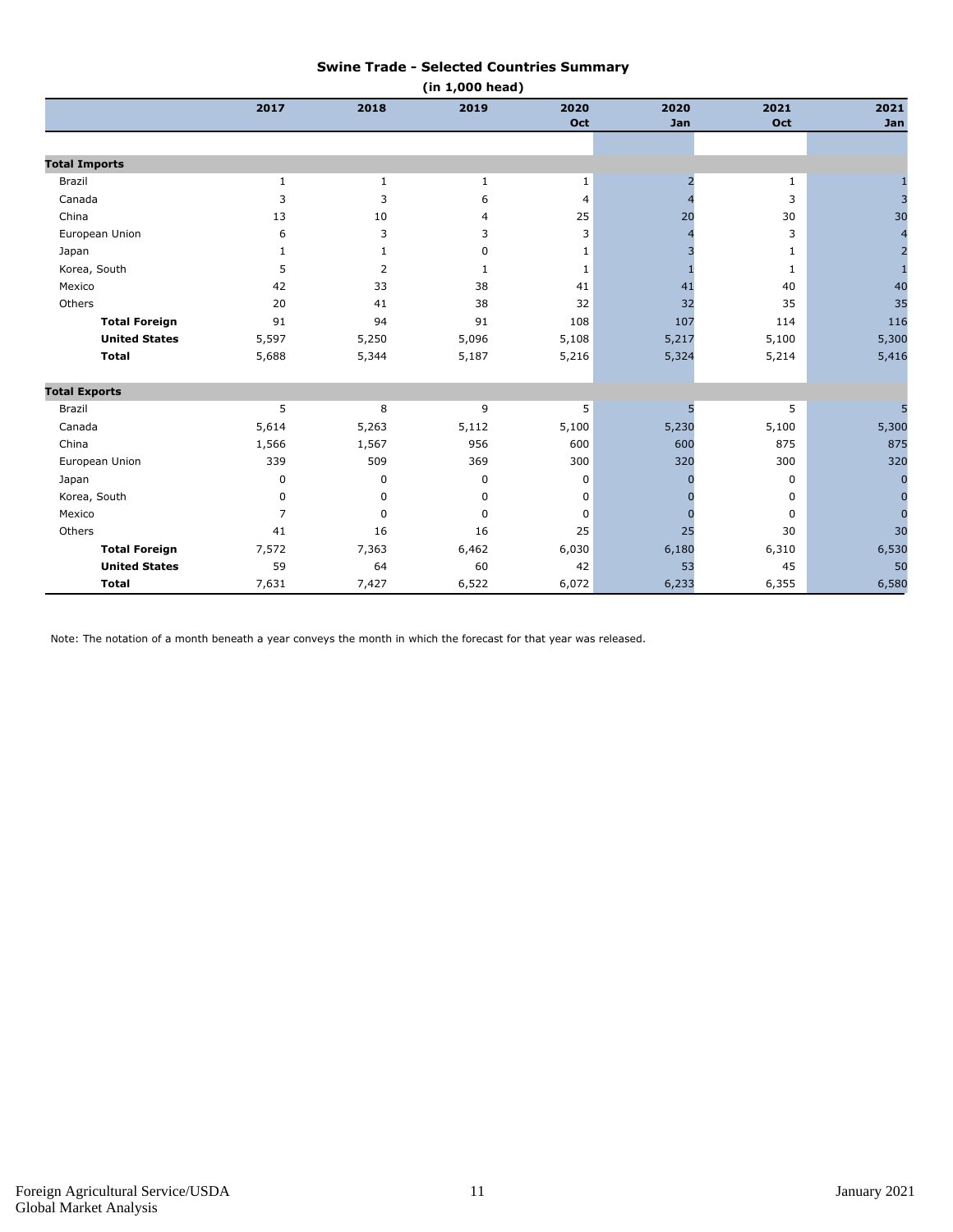#### **Chicken Meat Production - Selected Countries Summary 1,000 Metric Tons (Ready to Cook Equivalent)**

|                               | 2017   | 1,uuu<br>2018<br>2019 |        | $r = r \sin \theta$ rous (Keauy to Cook Equivalent)<br>2020 | 2020    | 2021    | 2021    |
|-------------------------------|--------|-----------------------|--------|-------------------------------------------------------------|---------|---------|---------|
|                               |        |                       |        | Oct                                                         | Jan     | Oct     | Jan     |
|                               |        |                       |        |                                                             |         |         |         |
| <b>Production</b>             |        |                       |        |                                                             |         |         |         |
| Angola                        | 27     | 27                    | 28     | 28                                                          | 28      | 28      | 28      |
| Brazil                        | 13,612 | 13,355                | 13,690 | 13,880                                                      | 13,880  | 14,175  | 14,120  |
| Canada                        | 1,236  | 1,300                 | 1,328  | 1,290                                                       | 1,290   | 1,315   | 1,315   |
| China                         | 11,600 | 11,700                | 13,750 | 14,850                                                      | 14,600  | 15,300  | 14,900  |
| Cuba                          | 24     | 24                    | 23     | 23                                                          | 23      | 23      | 23      |
| European Union                | 11,912 | 12,260                | 12,560 | 12,360                                                      | 12,200  | 12,600  | 12,100  |
| Iraq                          | 201    | 219                   | 235    | 245                                                         | 245     | 255     | 255     |
| Japan                         | 1,661  | 1,685                 | 1,723  | 1,770                                                       | 1,770   | 1,780   | 1,765   |
| Korea, South                  | 852    | 915                   | 952    | 970                                                         | 965     | 980     | 930     |
| Mexico                        | 3,400  | 3,485                 | 3,600  | 3,700                                                       | 3,725   | 3,775   | 3,780   |
| Philippines                   | 1,344  | 1,380                 | 1,450  | 1,250                                                       | 1,250   | 1,375   | 1,375   |
| Saudi Arabia                  | 650    | 710                   | 800    | 930                                                         | 930     | 950     | 950     |
| South Africa                  | 1,335  | 1,407                 | 1,395  | 1,510                                                       | 1,510   | 1,570   | 1,570   |
| Thailand                      | 2,990  | 3,170                 | 3,300  | 3,250                                                       | 3,250   | 3,340   | 3,325   |
| Others                        | 22,978 | 23,569                | 24,541 | 24,508                                                      | 24,501  | 24,995  | 24,995  |
| <b>Total Foreign</b>          | 73,822 | 75,206                | 79,375 | 80,564                                                      | 80,167  | 82,461  | 81,431  |
| <b>United States</b>          | 18,938 | 19,361                | 19,941 | 20,263                                                      | 20,239  | 20,465  | 20,380  |
| <b>Total</b>                  | 92,760 | 94,567                | 99,316 | 100,827                                                     | 100,406 | 102,926 | 101,811 |
|                               |        |                       |        |                                                             |         |         |         |
| <b>Total Dom. Consumption</b> |        |                       |        |                                                             |         |         |         |
| Angola                        | 294    | 344                   | 294    | 238                                                         | 238     | 248     | 248     |
| Brazil                        | 9,780  | 9,683                 | 9,884  | 10,023                                                      | 10,125  | 10,238  | 10,205  |
| Canada                        | 1,273  | 1,338                 | 1,372  | 1,343                                                       | 1,353   | 1,375   | 1,373   |
| China                         | 11,475 | 11,595                | 13,902 | 15,460                                                      | 15,200  | 15,815  | 15,405  |
| Cuba                          | 305    | 304                   | 310    | 273                                                         | 283     | 298     | 308     |
| European Union                | 11,285 | 11,543                | 11,743 | 11,560                                                      | 11,370  | 11,850  | 11,350  |
| Iraq                          | 645    | 746                   | 728    | 720                                                         | 725     | 755     | 755     |
| Japan                         | 2,688  | 2,761                 | 2,789  | 2,813                                                       | 2,809   | 2,831   | 2,815   |
| Korea, South                  | 988    | 1,040                 | 1,070  | 1,067                                                       | 1,070   | 1,105   | 1,090   |
| Mexico                        | 4,198  | 4,301                 | 4,469  | 4,575                                                       | 4,549   | 4,655   | 4,634   |
| Philippines                   | 1,609  | 1,701                 | 1,816  | 1,625                                                       | 1,660   | 1,750   | 1,775   |
| Saudi Arabia                  | 1,325  | 1,309                 | 1,358  | 1,450                                                       | 1,450   | 1,535   | 1,535   |
| South Africa                  | 1,778  | 1,877                 | 1,829  | 1,850                                                       | 1,895   | 1,845   | 1,895   |
| Thailand                      | 2,226  | 2,354                 | 2,469  | 2,350                                                       | 2,385   | 2,420   | 2,435   |
| Others                        | 25,095 | 25,483                | 26,476 | 26,281                                                      | 25,969  | 26,803  | 26,803  |
| <b>Total Foreign</b>          | 74,964 | 76,379                | 80,509 | 81,628                                                      | 81,081  | 83,523  | 82,626  |
| <b>United States</b>          | 15,826 | 16,185                | 16,702 | 17,021                                                      | 16,960  | 17,189  | 17,035  |
| <b>Total</b>                  | 90,790 | 92,564                | 97,211 | 98,649                                                      | 98,041  | 100,712 | 99,661  |

Notes: Chicken paws are excluded.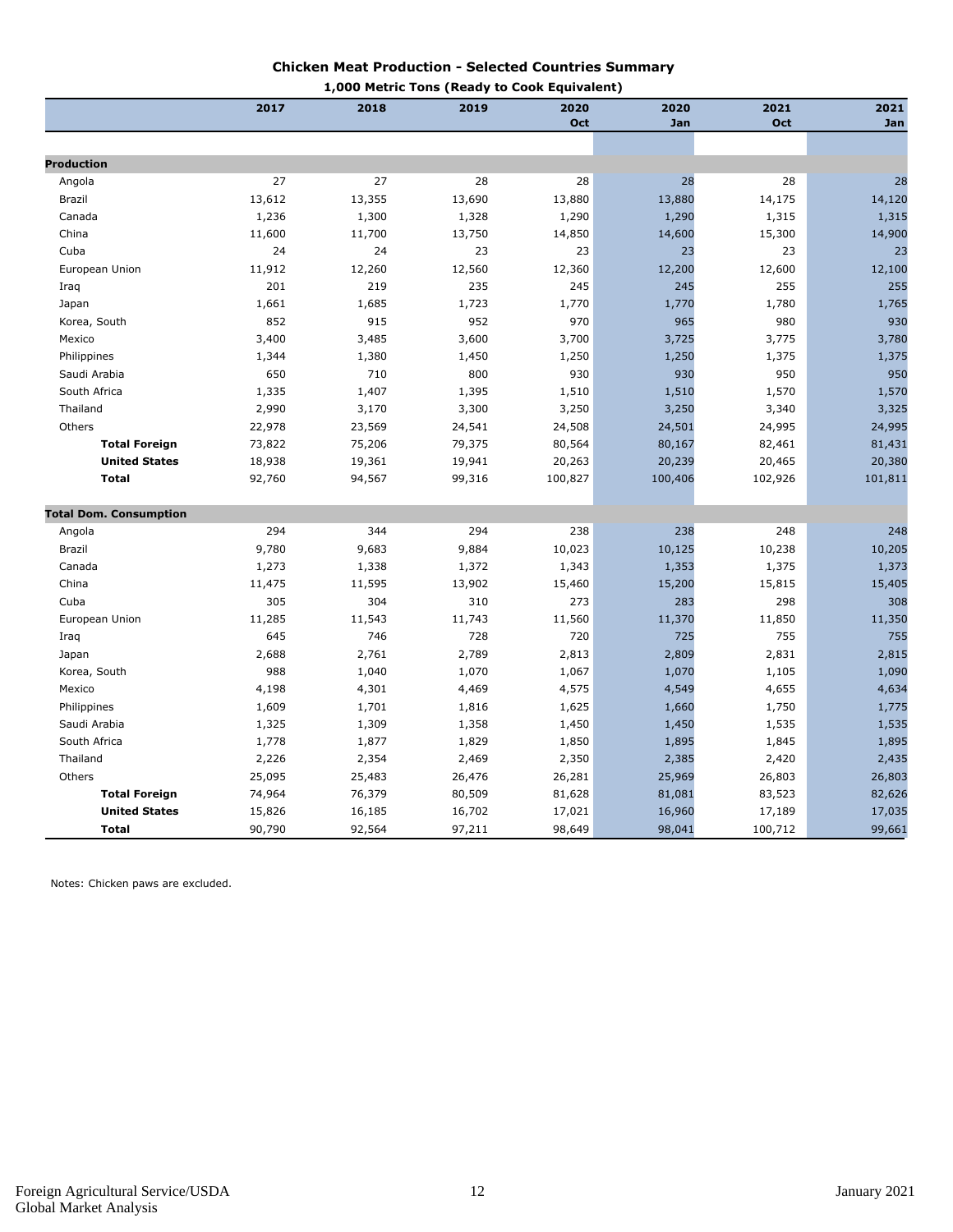#### **Chicken Meat Trade - Selected Countries Summary**

|                      |                |                | 1,000 Metric Tons (Ready to Cook Equivalent) |             |             |             |                  |
|----------------------|----------------|----------------|----------------------------------------------|-------------|-------------|-------------|------------------|
|                      | 2017           | 2018           | 2019                                         | 2020        | 2020        | 2021        | 2021             |
|                      |                |                |                                              | Oct         | Jan         | Oct         | Jan              |
|                      |                |                |                                              |             |             |             |                  |
| <b>Total Imports</b> |                |                |                                              |             |             |             |                  |
| Angola               | 267            | 317            | 266                                          | 210         | 210         | 220         | 220              |
| Brazil               | 3              | 3              | 5                                            | 3           | 5           | 3           | 5                |
| Canada               | 174            | 170            | 172                                          | 185         | 187         | 190         | 190              |
| China                | 311            | 342            | 580                                          | 985         | 1,000       | 925         | 925              |
| Cuba                 | 281            | 280            | 287                                          | 250         | 260         | 275         | 285              |
| European Union       | 692            | 704            | 724                                          | 640         | 620         | 720         | 675              |
| Iraq                 | 444            | 527            | 493                                          | 475         | 480         | 500         | 500              |
| Japan                | 1,056          | 1,074          | 1,076                                        | 1,060       | 1,015       | 1,055       | 1,060            |
| Korea, South         | 132            | 163            | 178                                          | 165         | 170         | 170         | 180              |
| Mexico               | 804            | 820            | 875                                          | 880         | 830         | 885         | 860              |
| Philippines          | 266            | 321            | 366                                          | 375         | 410         | 375         | 400              |
| Saudi Arabia         | 711            | 629            | 600                                          | 550         | 550         | 625         | 625              |
| South Africa         | 508            | 521            | 485                                          | 390         | 435         | 325         | 375              |
| Thailand             | $\mathbf 1$    | $\overline{2}$ | $\overline{2}$                               | $\mathbf 1$ | I           | $\mathbf 1$ | $\mathbf{1}$     |
| Others               | 3,400          | 3,336          | 3,576                                        | 3,562       | 3,257       | 3,633       | 3,633            |
| <b>Total Foreign</b> | 9,050          | 9,209          | 9,685                                        | 9,731       | 9,430       | 9,902       | 9,934            |
| <b>United States</b> | 59             | 64             | 61                                           | 67          | 66          | 61          | 65               |
| <b>Total</b>         | 9,109          | 9,273          | 9,746                                        | 9,798       | 9,496       | 9,963       | 9,999            |
| <b>Total Exports</b> |                |                |                                              |             |             |             |                  |
| Angola               | $\mathbf 0$    | $\pmb{0}$      | 0                                            | $\mathbf 0$ | $\mathbf 0$ | $\mathbf 0$ | $\overline{0}$   |
| Brazil               | 3,835          | 3,675          | 3,811                                        | 3,860       | 3,760       | 3,940       | 3,920            |
| Canada               | 134            | 124            | 124                                          | 130         | 127         | 130         | 127              |
| China                | 436            | 447            | 428                                          | 375         | 400         | 410         | 420              |
| Cuba                 | $\mathbf 0$    | 0              | 0                                            | $\mathbf 0$ | $\Omega$    | 0           | $\overline{0}$   |
| European Union       | 1,319          | 1,421          | 1,541                                        | 1,440       | 1,450       | 1,470       | 1,425            |
| Iraq                 | $\pmb{0}$      | $\pmb{0}$      | 0                                            | $\mathbf 0$ | 0           | 0           | $\mathbf 0$      |
| Japan                | $\overline{7}$ | $\overline{7}$ | 7                                            | 9           | 8           | 9           | 8                |
| Korea, South         | 6              | 33             | 50                                           | 53          | 55          | 55          | 20               |
| Mexico               | 6              | 4              | 6                                            | 5           | 6           | 5           | $\boldsymbol{6}$ |
| Philippines          | $\mathbf{1}$   | $\pmb{0}$      | $\pmb{0}$                                    | $\mathbf 0$ | $\mathbf 0$ | $\mathbf 0$ | $\mathbf{0}$     |
| Saudi Arabia         | 36             | 30             | 42                                           | 30          | 30          | 40          | 40               |
| South Africa         | 65             | 51             | 51                                           | 50          | 50          | 50          | 50               |
| Thailand             | 757            | 826            | 881                                          | 890         | 855         | 920         | 890              |
|                      |                |                |                                              |             |             |             |                  |
| Others               | 1,288          | 1,434          | 1,634                                        | 1,784       | 1,784       | 1,825       | 1,825            |
| <b>Total Foreign</b> | 7,890          | 8,052          | 8,575                                        | 8,626       | 8,525       | 8,854       | 8,731            |
| <b>United States</b> | 3,137          | 3,244          | 3,259                                        | 3,325       | 3,391       | 3,331       | 3,387            |
| <b>Total</b>         | 11,027         | 11,296         | 11,834                                       | 11,951      | 11,916      | 12,185      | 12,118           |

Notes: Chicken paws are excluded.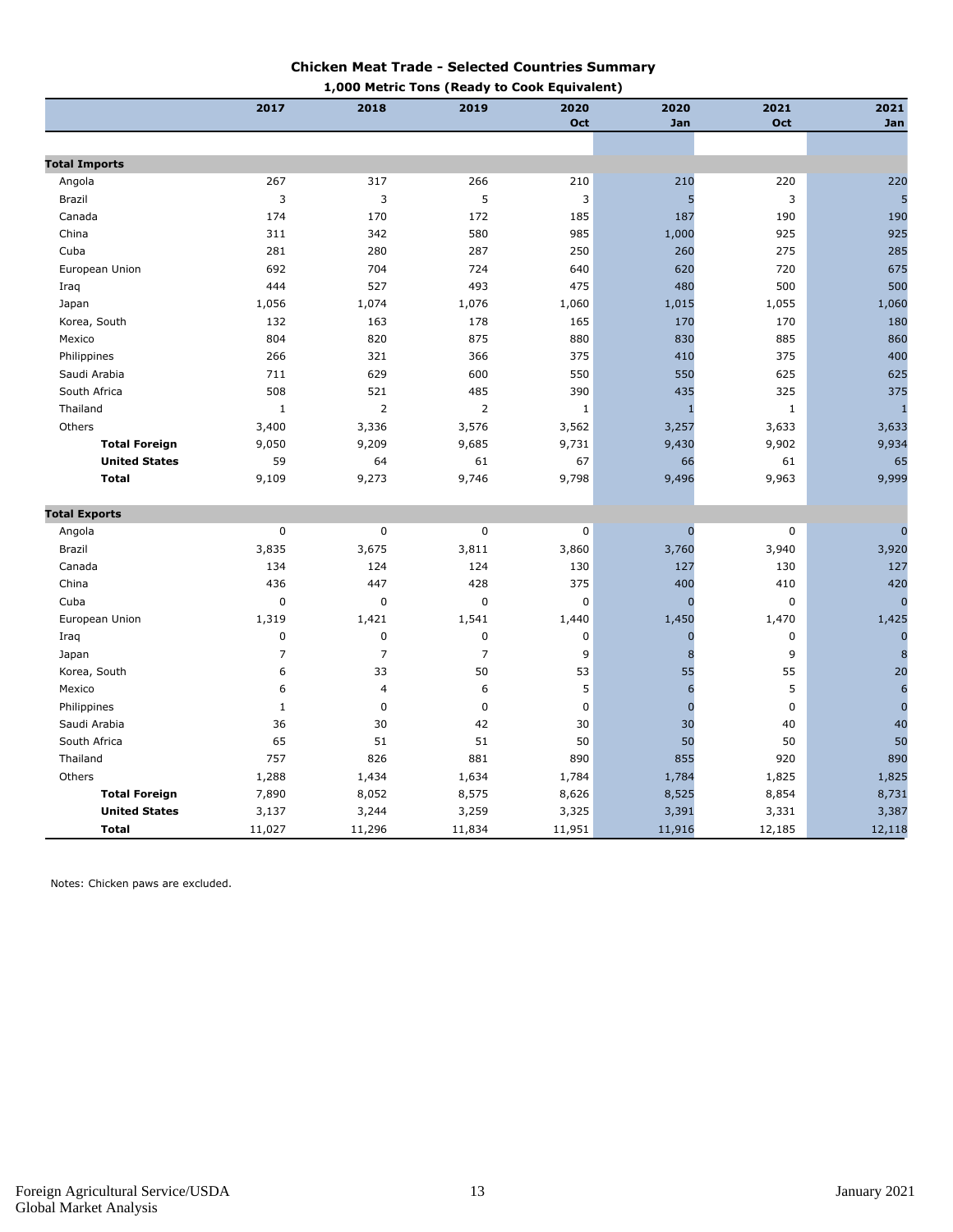## **Notes to Readers**

The *Livestock and Poultry: World Markets and Trade* circular is designed to give a snapshot of the current situation among the major players in world beef, pork, and chicken meat trade.

#### **Data Revisions in PSDs for Years Prior to 2019:**

None.

#### **Assumptions**

**Diseases:** Forecast reflects animal disease policies/restrictions in place as of January 12, 2021 and assumes their continuation.

**Trade Actions:** This report only considers those trade actions which are in place or have had formal announcement of effective dates as of the time of publication. Further, unless a formal end date is specified, this report also assumes such actions are in place throughout the time period covered by these forecasts.

#### **Technical Notes**

**CWE/PWE:** All quantities (beef and pork) noted are in Carcass Weight Equivalent (CWE) unless otherwise noted as Product Weight Equivalent (PWE). CWE is the weight of an animal after slaughter and removal of most internal organs, head, and skin. PWE is the actual weight of the meat product exported.

**RTC (Ready-to-Cook):** RTC means any slaughtered poultry free from protruding pinfeathers and vestigial feathers (hair or down), from which the head, feet, crop, oil gland, trachea, esophagus, entrails, and lungs have been removed, and from which the mature reproductive organs and kidneys may have been removed, and with or without the giblets, and which is suitable for cooking without need of further processing Ready-to-cook poultry also means any cut-up or disjointed portion of poultry or other parts of poultry, such as reproductive organs, head, or feet that are suitable for cooking without need of further processing.

Livestock and Poultry: World Markets and Trade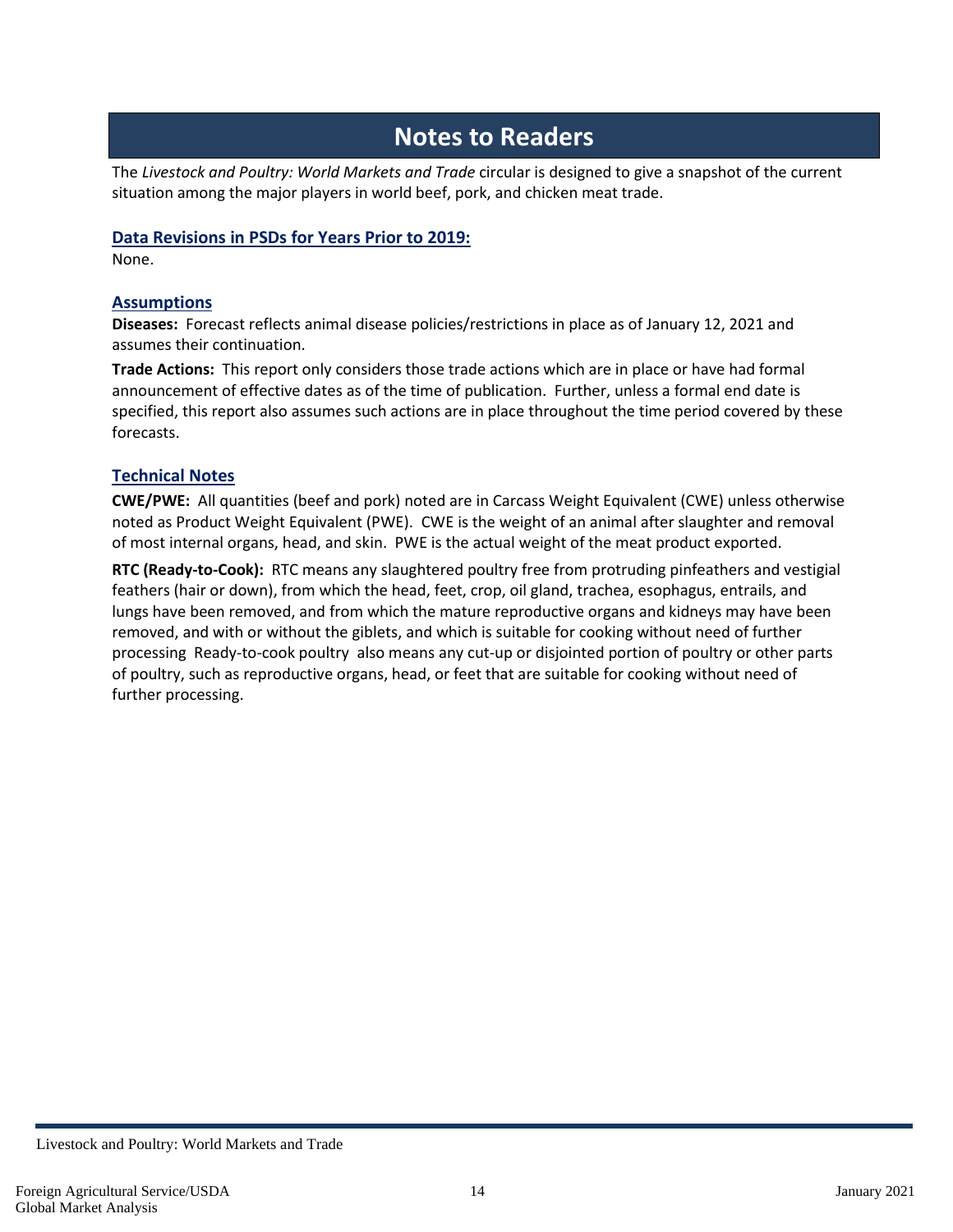#### **Conversion Rates and HS Codes**

| <b>BEEF AND VEAL</b> |                                                                                                                                                                                                                                                     |                        |  |  |
|----------------------|-----------------------------------------------------------------------------------------------------------------------------------------------------------------------------------------------------------------------------------------------------|------------------------|--|--|
| <b>HS Code</b>       | Description                                                                                                                                                                                                                                         | <b>Conversion Rate</b> |  |  |
| 020110               | Bovine carcasses and half carcasses, fresh or chilled                                                                                                                                                                                               | 1.00                   |  |  |
| 020120               | Bovine cuts bone in, fresh or chilled                                                                                                                                                                                                               | 1.00                   |  |  |
| 020130               | Bovine cuts boneless, fresh or chilled                                                                                                                                                                                                              | 1.36                   |  |  |
| 020210               | Bovine carcasses and half carcasses, frozen                                                                                                                                                                                                         | 1.00                   |  |  |
| 020220               | Bovine cuts bone in, frozen                                                                                                                                                                                                                         | 1.00                   |  |  |
| 020230               | Bovine cuts boneless, frozen                                                                                                                                                                                                                        | 1.36                   |  |  |
| 021020               | Bovine meat salted, dried or smoked                                                                                                                                                                                                                 | 1.74                   |  |  |
| 160250               | Bovine meat, offal nes, not livers, prepared/preserve                                                                                                                                                                                               | 1.79                   |  |  |
|                      | Notes: Beef and veal estimates include meat of other bovines for certain countries. In particular, India estimates<br>include carabeef (water buffalo). Exports of HS 160250 are partially excluded from Argentina export estimates.<br><b>PORK</b> |                        |  |  |
| <b>HS Code</b>       | <b>Description</b>                                                                                                                                                                                                                                  | <b>Conversion Rate</b> |  |  |
| 020311               | Carcasses/half-carcasses, fr/ch                                                                                                                                                                                                                     | 1.00                   |  |  |
| 020312               | Bone-In hams, shoulders and cuts thereof, fr/ch                                                                                                                                                                                                     | 1.11                   |  |  |
| 020319               | Other pork cuts, fr/ch                                                                                                                                                                                                                              | 1.30                   |  |  |
| 020321               | Carcasses/half-carcasses, frozen                                                                                                                                                                                                                    | 1.00                   |  |  |
| 020322               | Bone-In hams, shoulders and cuts thereof, frozen                                                                                                                                                                                                    | 1.11                   |  |  |
| 020329               | Other pork cuts, frozen                                                                                                                                                                                                                             | 1.30                   |  |  |
| 021011               | Bone-In hams, shoulders and cuts thereof, processed                                                                                                                                                                                                 | 1.30                   |  |  |
| 021012               | Bellies (streaky) and cuts thereof, processed                                                                                                                                                                                                       | 1.16                   |  |  |
| 021019               | Other meat of swine, processed                                                                                                                                                                                                                      | 1.16                   |  |  |
| 160241               | Hams and cuts thereof, prep/pres                                                                                                                                                                                                                    | 1.30                   |  |  |
| 160242               | Shoulders and cuts thereof, prep/pres                                                                                                                                                                                                               | 1.30                   |  |  |
| 160249               | Other meat of swine including mixtures, prep/pres                                                                                                                                                                                                   | 1.30                   |  |  |

#### **PSD Online**

The entire USDA PSD database is available online at: [http://www.fas.usda.gov/psdonline.](http://www.fas.usda.gov/psdonline)

#### **Additional Resources**

• Situation and outlook information on U.S. livestock and poultry can be obtained from the USDA-Economic Research Service at: [https://www.ers.usda.gov/topics/animal-products/.](https://www.ers.usda.gov/topics/animal-products/)

Livestock and Poultry: World Markets and Trade